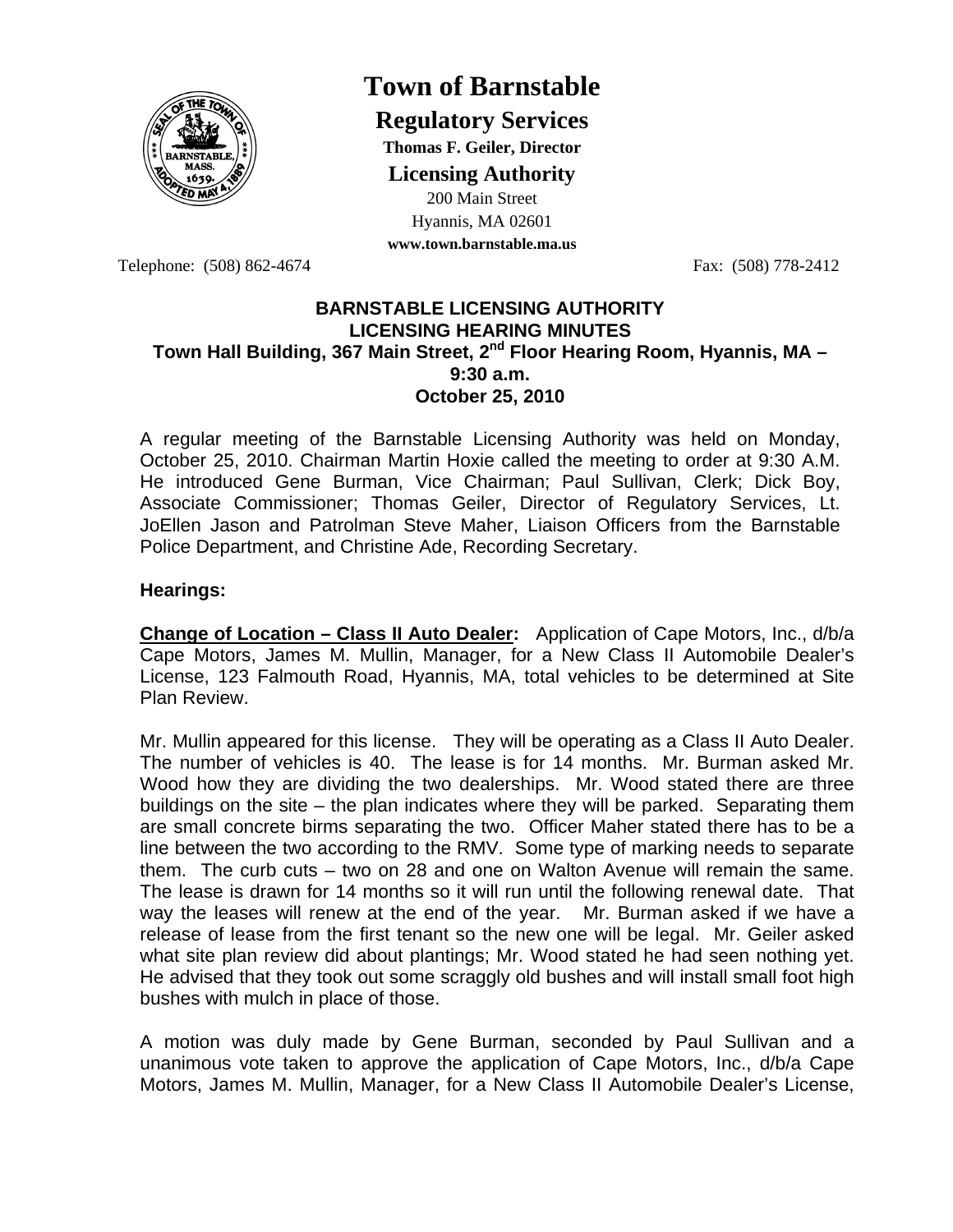123 Falmouth Road, Hyannis, MA, total vehicles to be 40 maximum on the his part of the site, subject to a confirmation from Site Plan Review.

**New Class II Auto Dealer:** Application of AMR Auto Holdings – MH, LLC, d/b/a Prime Pre-Owned Center, Matt McGovern, Manager, for a New Class II Automobile Dealer's License, 95 Falmouth Road, Hyannis, MA, with a total of 40 vehicles on the lot.

Mr. McGovern appeared for Prime Pre-Owned Center. Presently at the location is Cape Motors; they will be renovating and making façade changes…some to the interior of the building. They will occupy the entire building. They are purchasing the Mercedes franchise from Trans-Atlantic and this will be the location for Mercedes repair. No new vehicles – just pre-owned. Mr. Geiler confirmed the number of vehicles is fine.

A motion was duly made by Gene Burman, seconded by Paul Sullivan and a unanimous vote taken to approve the application of AMR Auto Holdings – MH, LLC, d/b/a Prime Pre-Owned Center, Matt McGovern, Manager, for a New Class II Automobile Dealer's License, 95 Falmouth Road, Hyannis, MA, with a total of 40 vehicles on the lot.

**Show Cause Hearing: Show Cause Hearing** for AB Auto Sales, 415A Barnstable Road, Hyannis, Anibal Barroso, Manager, for cancellation of its Class II Auto Dealer Bond.

Mr. Barroso appeared for the hearing. Mr. Hoxie stated we have now received the bond. Mr. Barroso stated it is effective the first of October. He stated the bonding company did not want to renew – he did not know why. Mr. Geiler stated it is his responsibility to communicate with the office that there had been a problem.

Christine Ade confirmed that the new bond was provided 10/19/10. It was backdated to October 1, 2010 so there was no lapse in coverage.

Mr. Hoxie stated the license will remain in full force and effect since there was a bond in place and dismissed the Show Cause Hearing.

# **Renewals:**

# **The following renewals have been submitted without any changes from the previous year for Licensing Authority approval.**

A motion was duly made by Mr. Burman and seconded by Mr. Sullivan and a unanimous vote taken to approve the Class I Auto Dealer renewals as submitted below:

# **Class I Auto Dealers**: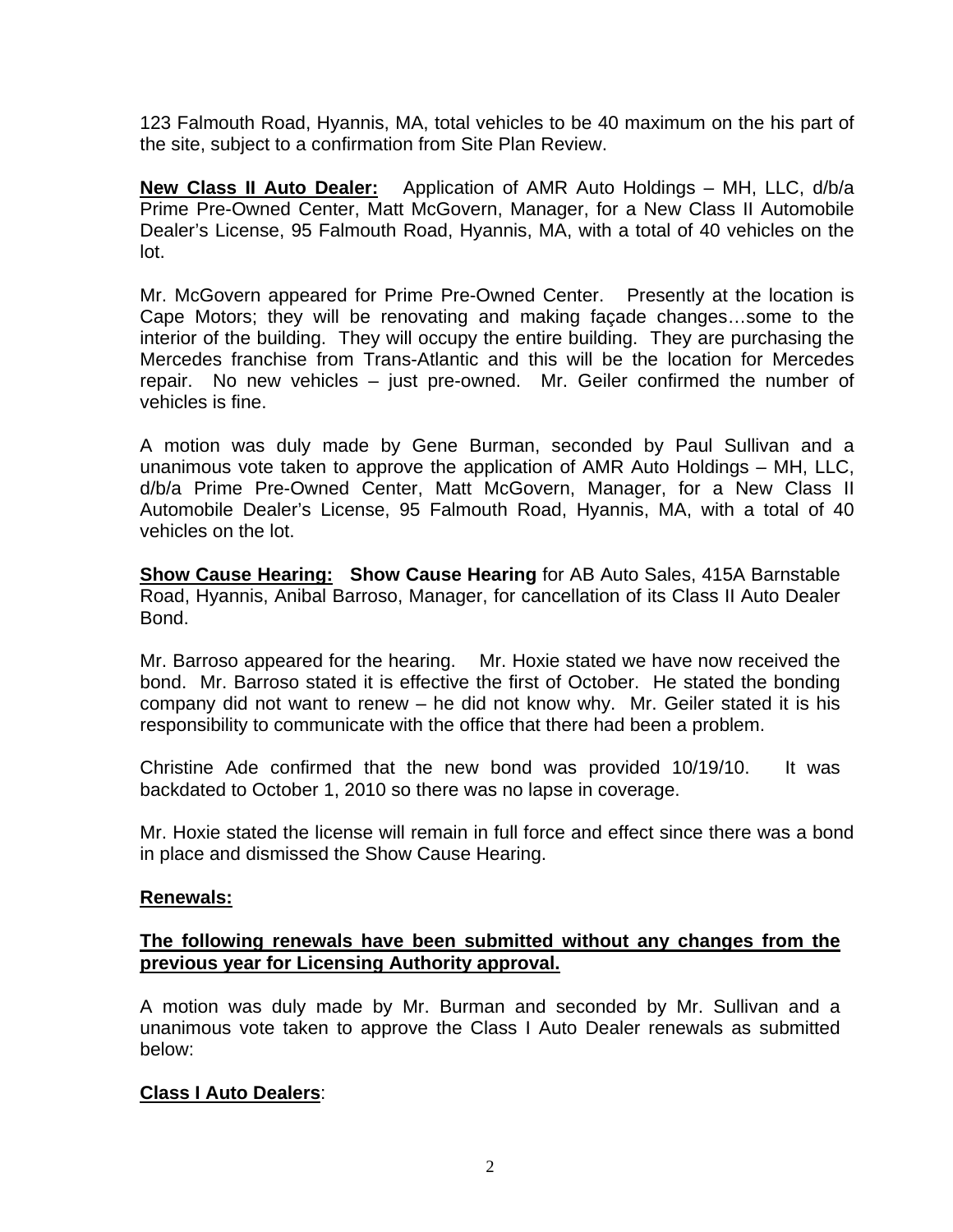Cycle Services JD Signs Premier Cape Cod Buick GMC Cadillac Saab

A motion was duly made by Mr. Burman and seconded by Mr. Sullivan and a unanimous vote taken to approve the Class II Auto Dealer renewals as submitted below:

#### **Class II Auto Dealers:**

Cape Cod Cars and Trucks Barnstable Motors Wholesale Nantucket Auto Sales Barnstable Road Auto Repair Club 44 Acquisition Svcs.

MBM Auto Sales – 500 Yarmouth Road – held for a subsequent hearing MBM Auto Sales – 115 Iyannough Road – held for a subsequent hearing

A motion was duly made by Mr. Burman and seconded by Mr. Sullivan and a unanimous vote taken to approve the Cinema/Theatre renewals as submitted below:

#### **Cinema/Theatre:**

Cotuit Center for the Arts

A motion was duly made by Mr. Burman and seconded by Mr. Sullivan and a unanimous vote taken to approve the Lodging House renewals as submitted below:

#### **Lodging Houses:**

Cape Cod Ocean Manor Bursley Manor Friends of Prisoners, Inc. Sea Beach Inn Simmons Homestead Inn Bass River Properties – 164 Main Street Bass River Properties – 80 Yarmouth Road Bass River Properties – 156 Main Street Bass River Properties – 18 Quaker Road Josiah Sampson House High Pointe inn Fernbrook Inn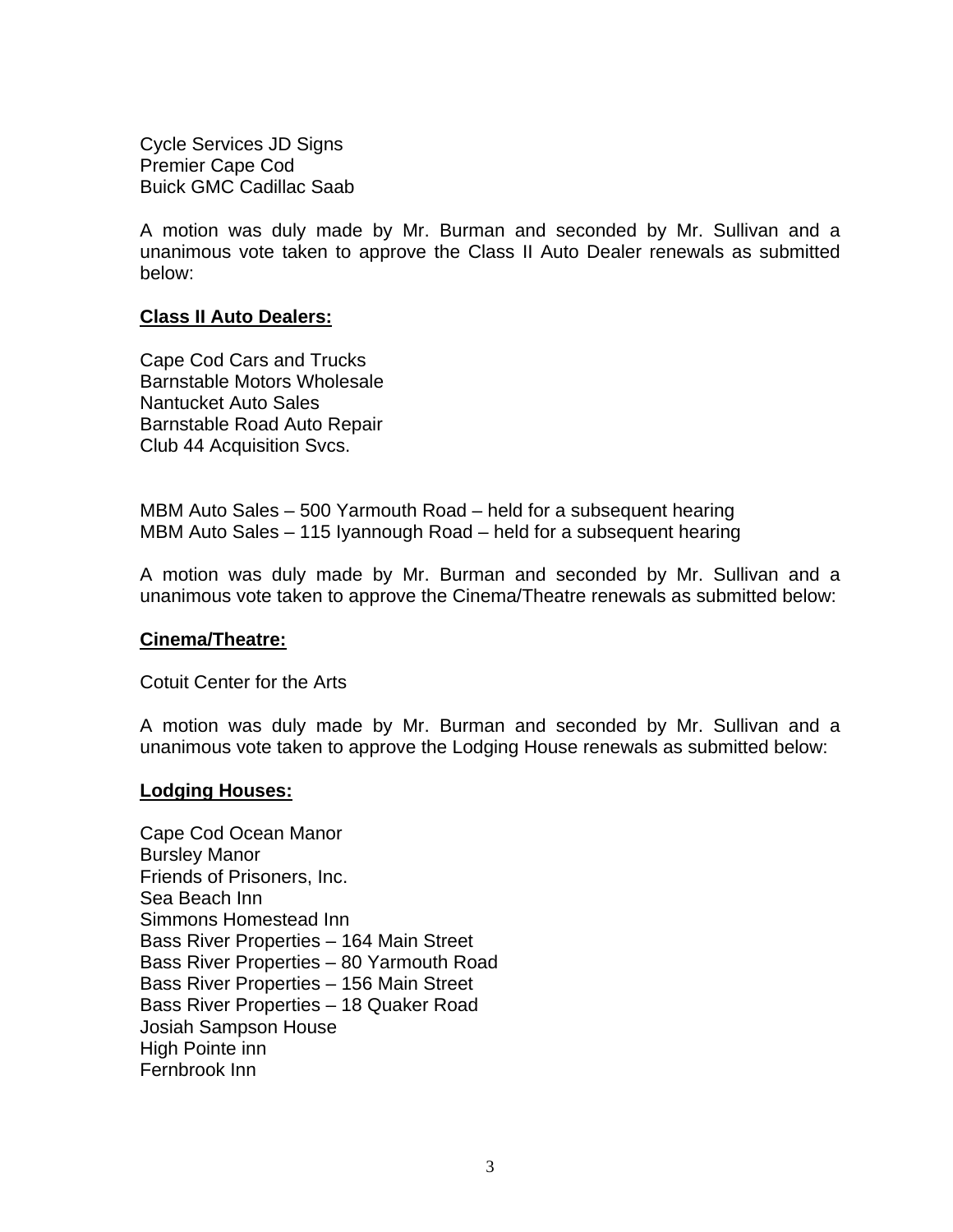A motion was duly made by Mr. Burman and seconded by Mr. Sullivan and a unanimous vote taken to approve the Common Victualler renewals as submitted below:

## **Common Victuallers:**

A motion was duly made by Mr. Burman and seconded by Mr. Sullivan and a unanimous vote taken to approve the Automatic Amusement renewals as submitted below:

Honey Dew Donuts Cooke's Seafood Keyes/Sea Street Beach International House of Pancakes Kentucky Fried Chicken/Taco Bell Sarku Japan Friendly's #736 Papa Gino's – 790 Iyannough Road D'Angelo's – 187 Falmouth Road D'Angelo's – 793 Iyannough Road BJ's Wholesale Club #321 Osterville Fish Too Cape Cod Hospital Nutrition & Food Svcs. Dunkin Donuts – 156 Iyannough Road Dunkin Donuts – 627 Main Street Dunkin Donuts – CC Mall Dunkin Donuts – 3821 Falmouth Road Dunkin Donuts – 702 Iyannough Road Dunkin Donuts – 147 North Street Dunkin Donuts – 317 Falmouth Road Dunkin Donuts – 751 West Main Street Dunkin Donuts – 1648 Falmouth Road Dunkin Donuts – 1220 Iyannough Road Aegean Pizza Willow Tree Market Burger King #4486 Burger King #664 Mary Lou's Coffee Four Seas Ice Cream

A motion was duly made by Mr. Burman and seconded by Mr. Sullivan and a unanimous vote taken to approve the Video Games renewals listed below:

#### **Automatic Amusement/Video Games:**

Boston 'n Barnstable, Inc. for Burger King at 2145 Iyannough Road, Hyannis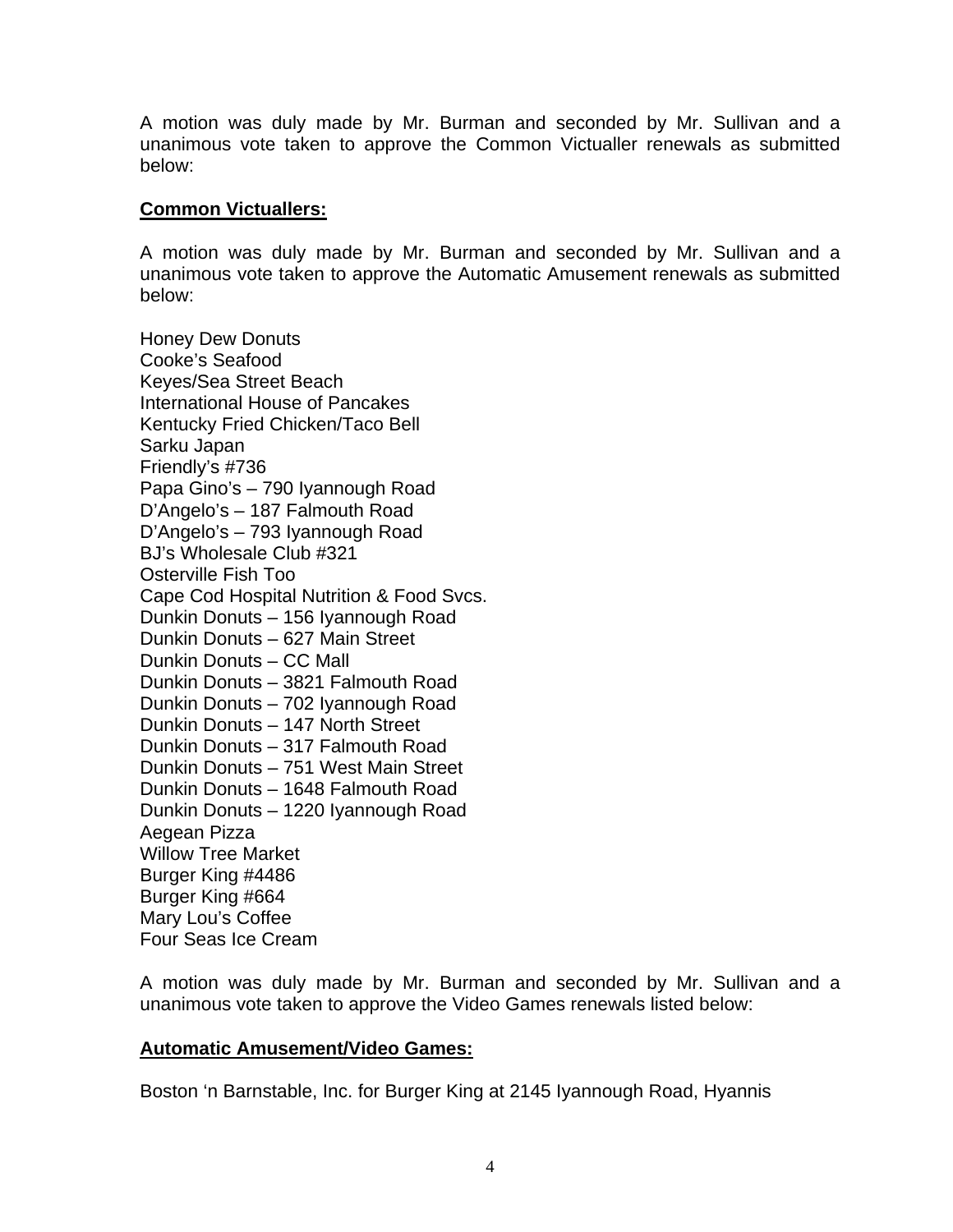A motion was duly made by Mr. Burman and seconded by Mr. Sullivan and a unanimous vote taken to approve the Daily Live Entertainment renewals listed below:

## **Daily Live Entertainment:**

Cotuit Center for the Arts

A motion was duly made by Mr. Burman and seconded by Mr. Sullivan and a unanimous vote taken to approve the Daily Non-Live Entertainment renewals listed below:

## **Daily Non-Live Entertainment:**

Honey Dew Donuts Boston 'n Barnstable, Inc. for Burger King at 2145 Iyannough Road, Hyannis Island Carousel

A motion was duly made by Mr. Burman and seconded by Mr. Sullivan and a unanimous vote taken to approve the carousel license renewal listed below:

## **Carousel:**

Island Carousel

A motion was duly made by Mr. Burman and seconded by Mr. Sullivan and a unanimous vote taken to approve the Sunday Entertainment renewals as submitted below:

#### **Sunday Entertainment:**

Cotuit Center for the Arts Island Carousel

# **Mini Golf:**

Lightning Falls

# **Business Meeting:**

An agenda item was added for the Board to discuss how to proceed with regard to the new application of H&S Entertainment, LLC d/b/a Sally & Harry's. Mr. Geiler stated one licensee found themselves in financial difficulties and decided to close the place up. The premises are fairly new – recently built from the ground up. There were several interested applicants. We had an applicant come in with a lease – they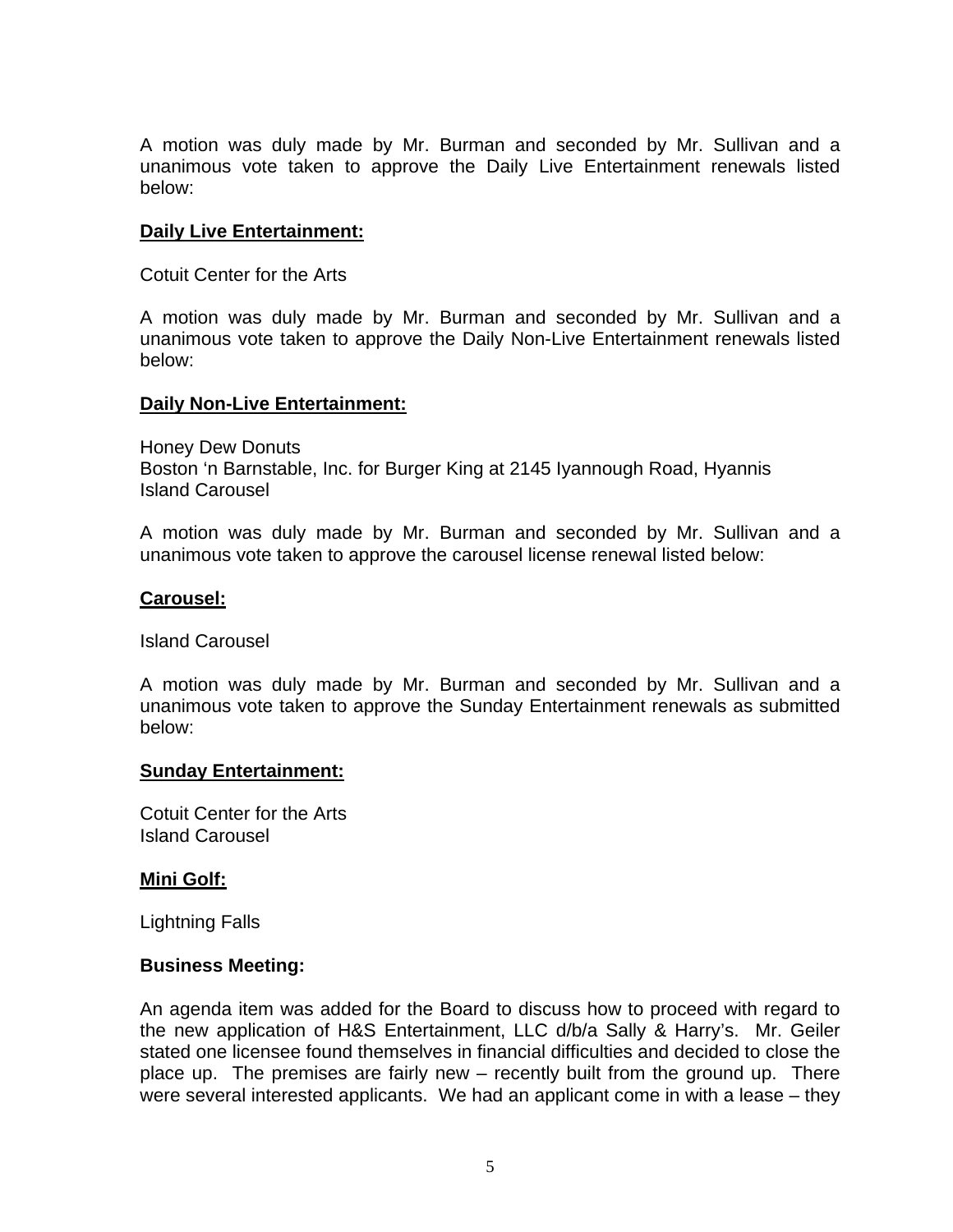met the criteria for filing with the exception of a surrender letter from the current licensee but was advised it might b e a problem as a new license was not available until the present licensee surrendered or did not renew. The application went to Boston and the ABCC rejected it. Currently the applicant would need to demonstrate that the current licensee has formally surrendered that license or wait until the renewal period for 2011. Assuming that the current licensee does not have access to the premises after 12/31/10, the proposed licensee would have a valid license application at that time. Mr. Geiler suggested that it isn't really practical to use the other alternative – schedule a show cause hearing for the current licensee for failure to have a lease at this point and not being open…the potential there might tie the property up for years. It makes sense to do this the right way – with a surrender or move forward during the renewal period. Mr. O'Neill appeared to speak as the owner of the property and the condo development in the back. They worked with the owners of Harry's and it just wasn't working out – back rent, etc. and it was decided their company would like to go back and get the premises ready for a new licensee. He worked with Doris Malow and Thomas Moynihan of the DOR, who had a lien against the property for the current licensee. The license was then surrendered by Harry's to the DOR in Hyannis. The license was mailed from the DOR to the Town Licensing Dept. The building owner made arrangements to sell equipment; but there was a Harry's closing party there and some things were removed and they are now trying to get the facility up and running as soon as they can. Mr. Hoxie stated that barring a surrender by the License holder we are still not in a position to go forward. Mr. O'Neill stated this is unfortunate – the DOR instructed them to apply for a new license so that any back issues with the old tenant would remain open against them.

Mr. Hoxie asked if anyone had heard from the prior owner; Christine Ade stated that the current Licensee, Letitia Durham, had been in to the office a couple weeks back at the Health Dept. counter, and had stated they do not want to surrender the license. Mr. Geiler stated it would be difficult for them to renew for 2011 since they will not have a lease. He reiterated that the worst thing to happen to the Landlord would be for this property to be in litigation so a license would not be available. The applicant can apply in December for January  $1<sup>st</sup>$ . That seems to be the best way to go about it. He also mentioned he had made several attempts to get the attorney for the new licensee to obtain that surrender letter so this could move forward. The procedures that must be followed are not something with which we have any wiggle room. So Mr. Geiler again stated his best advice would be to keep it in compliance with the law.

Mr. Hoxie stated Dino can apply now for a hearing in December to be approved as of January 1<sup>st</sup>. To apply today for a reconsideration of the license they would not be open until late in December anyways. But the risk is the appeal process. Mr. Hoxie stated if he applied for the hearing on 12/6 it would go to the ABCC for approval for January 1. The Landlord stated they are here to try to help however they can to get a new viable operator on the premises. Mr. Hoxie asked if Mr. O'Neill planned to take any action against the former tenant for damages or destruction of property?